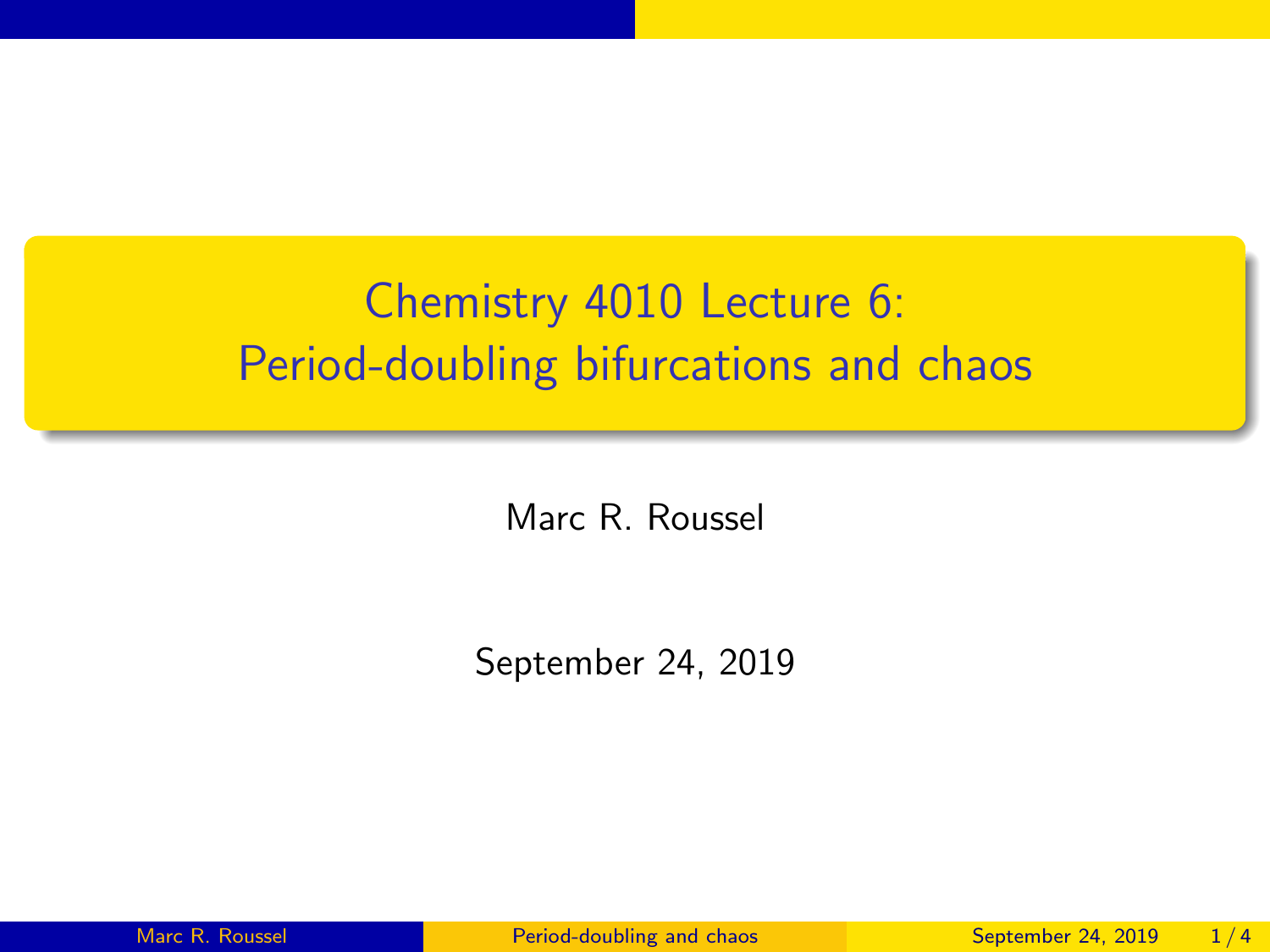## Example: The Willamowski-Rössler model

$$
A_{1} + X \frac{k_{1}}{k_{-1}} 2 X
$$
  

$$
X + Y \frac{k_{2}}{k_{-2}} 2 Y
$$
  

$$
A_{5} + Y \frac{k_{3}}{k_{-3}} A_{2}
$$
  

$$
X + Z \frac{k_{4}}{k_{-4}} A_{3}
$$
  

$$
A_{4} + Z \frac{k_{5}}{k_{-5}} 2 Z
$$

The  $A_i$  species are "pool" species, assumed fixed.

Willamowski and Rössler, Z. Naturforsch. A 35, 317 (1980)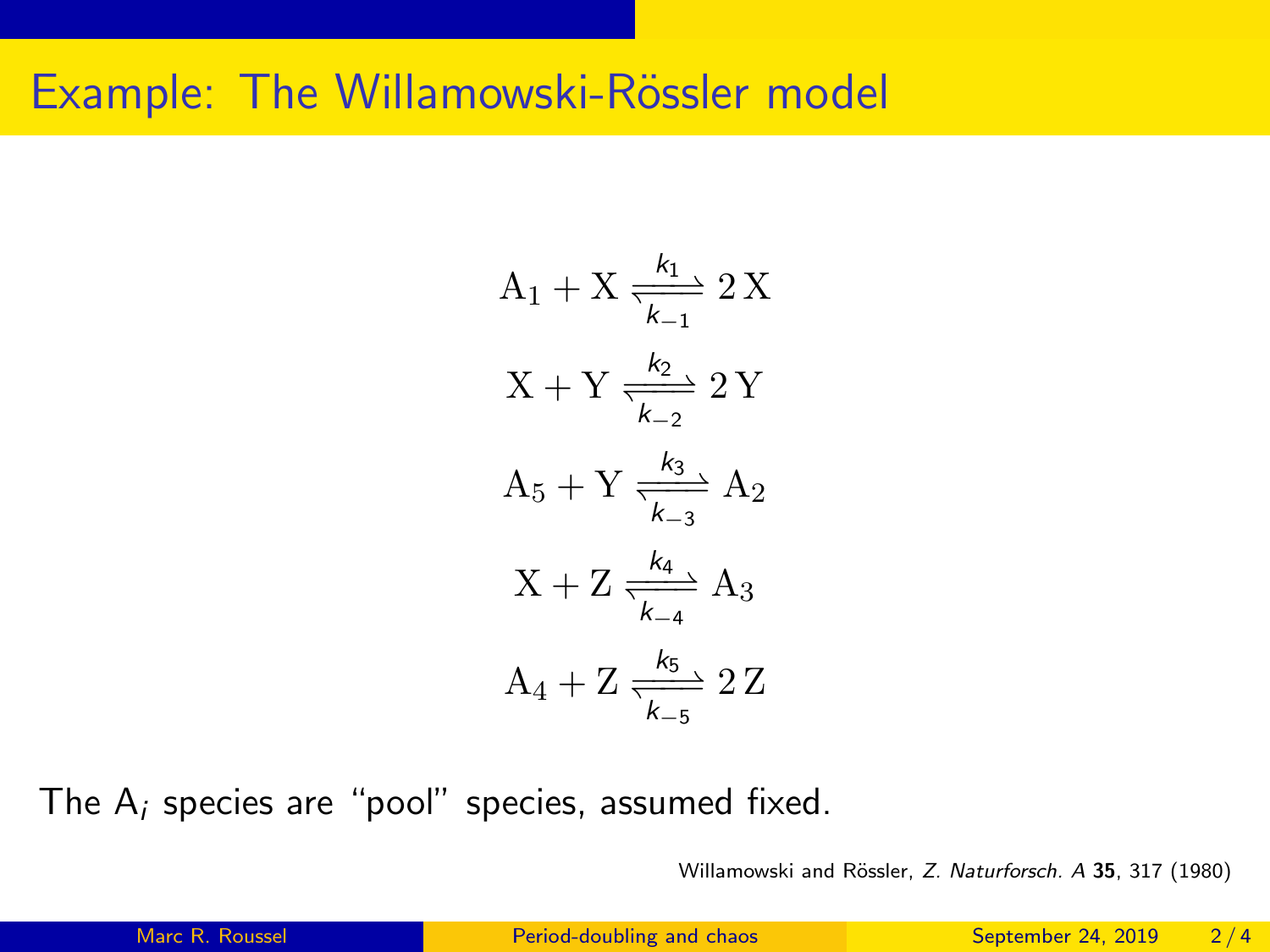## Example: The Willamowski-Rössler model

Dimensionless model equations

$$
\begin{aligned}\n\dot{x} &= x(a_1 - k_{-1}x - z - y) + k_{-2}y^2 + a_3 \\
\dot{y} &= y(x - k_{-2}y - a_5) + a_2 \\
\dot{z} &= z(a_4 - x - k_{-5}z) + a_3\n\end{aligned}
$$

Let's study these equations with XPPAUT!

Willamowski and Rössler, Z. Naturforsch. A 35, 317 (1980)